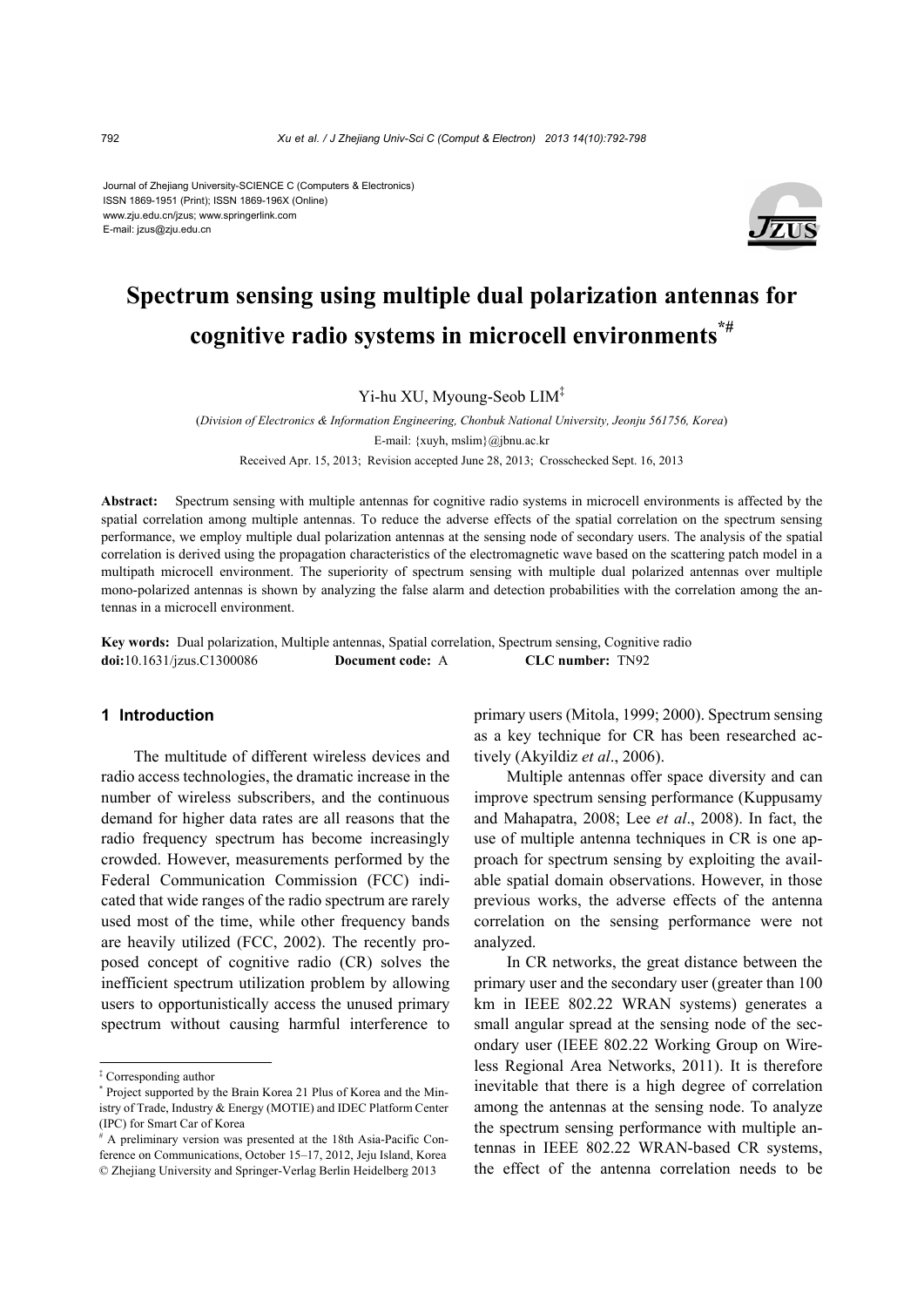investigated. In Kim *et al*. (2009), the detection and false alarm probabilities for energy detectors in CR were derived for cases in which there is a correlation among multiple antennas of the sensing node of the secondary user.

In our previous work (Xu and Lim, 2012), to reduce the adverse effect of the spatial correlation on the spectrum sensing performance, we proposed to employ multiple dual polarization antennas, with both vertical and horizontal polarization antennas at the sensing node of the secondary user. To describe the spatial correlation between antennas in a simple way, we focused our work on the line-of-sight (LOS) channel as a propagation environment. In a practical wireless communication channel, however, the propagation situation may be very complex.

As an extension of the previous work, to obtain a more realistic spectrum sensing performance, the microcell environment is considered in the present study to be a multipath channel environment. All of the analysis and the derivation of the corresponding equations are based on the multipath channel environment. Through the simulation results of the spatial correlation, we also analyze the spatial correlation when the distance and the angle between the multiple antennas are changing. Considering the spatial correlation among antennas, to protect the primary user, the spectrum sensing performance of the CR receiver with dual polarized multiple antennas is analyzed in terms of the probabilities of the detection and the false alarm, and the closed-form expressions for the probabilities of the detection and the false alarm are derived based on energy detection. By analyzing the spectrum sensing performance with multiple dual polarized antennas and comparing the spectrum sensing performance with that of multiple monopolarized antennas, it is shown that the proposed method has fewer adverse effects due to the spatial correlation among antennas.

# **2 Correlation analyses for multiple dual polarized antennas in a microcell environment**

In this section, we derive the spatial correlation for the multiple antennas in a CR under a multipath channel in a microcell environment. An analysis of the spatial correlation for multiple antennas shows that the correlation value is highly related to the angle and the distance between the multiple antennas. If two antennas are orthogonal to each other, the cross correlation is at the minimum.

## **2.1 Multipath channel environment in a microcell environment**

The propagation situation of an electromagnetic wave is dependent on the scattering effect in a practical wireless communication channel such as a microcell environment (Svantesson, 2001a). To explore the spectrum sensing performance of CR under a multipath channel in a microcell environment, it is necessary to provide a more realistic model (Fig. 1). In the microcell environment, the reflector-like buildings that generate the reflected waves in several directions are simplified in the patch model as scatters.



**Fig. 1 Microcell channel environment**

The scatters are distributed uniformly within a circle of radius *R* centered at the sensing node that is located at a distance *D* from the primary transmitter.  $d_{n_i}$  is the distance between the *i*th and *j*th antennas at the sensing node,  $r_{ps}$  is the distance from the primary user to the *q*th scatter, and  $r_{s_{a_n}}$  is the distance from the *q*th scatter to the *j*th antenna at the sensing node

## **2.2 Scattering patch model in a microcell environment**

The propagation characteristics of the plane electromagnetic wave can be described geometrically using the scattering patch model shown in Fig. 2.

To solve for  $\theta_i$ ,  $\theta_s$ , and  $\phi_s$ , we link the microcell model with the scattering patch model (Liu and Zhang, 2008).  $k_s$ ,  $k_{ss}$ , and  $k_{ss}$  are the slopes of lines 1, 2, and 3, respectively (Fig. 1). We set *o* and *s* as the position of the scatter and the receiver, respectively.  $l_1$ ,  $l_2$ ,  $l_3$ , and *l*4 are the distances as marked in Fig. 2.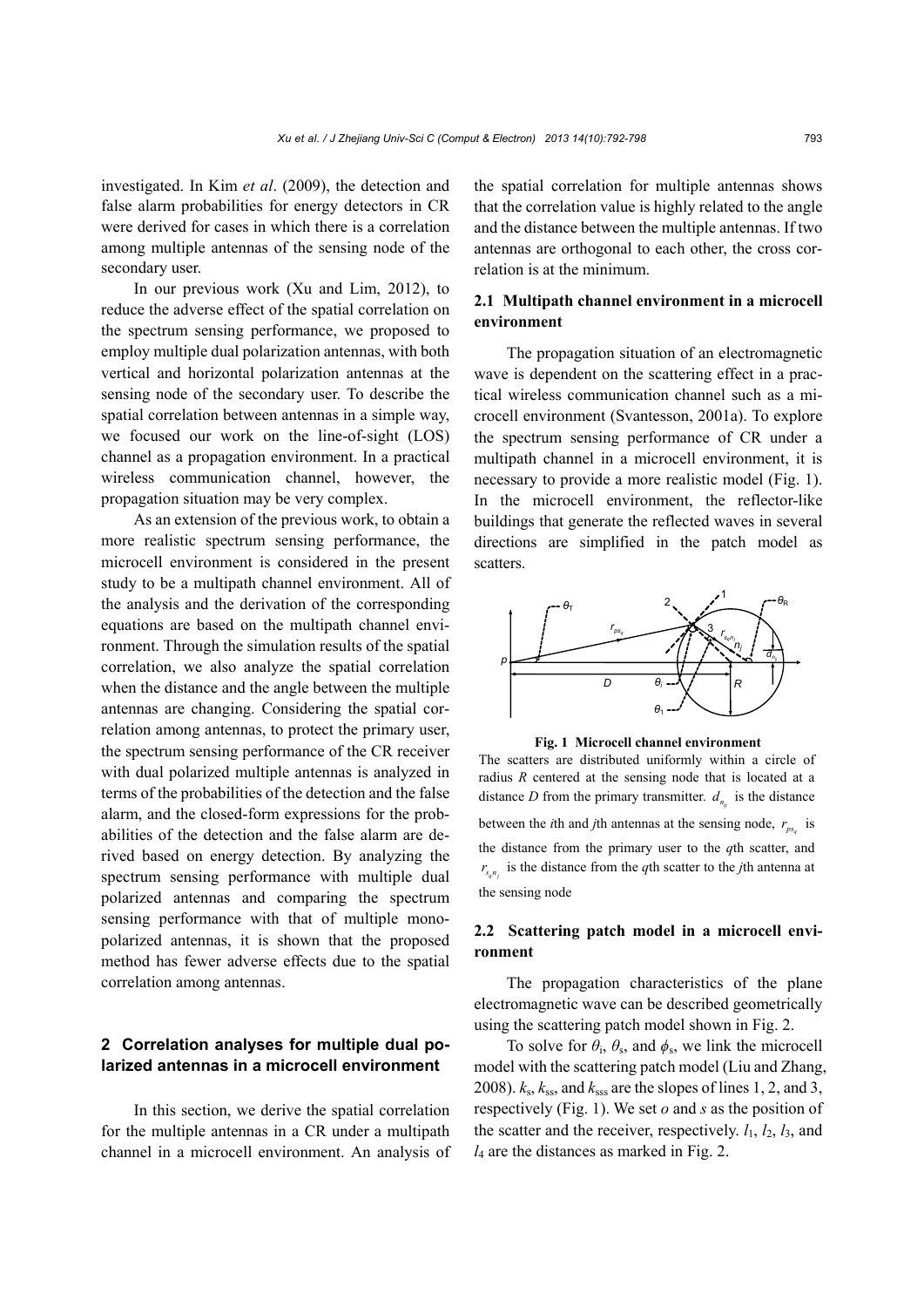

**Fig. 2 Scattering patch model** 

*θ*<sub>i</sub> is the angle of the incident wave, and *θ*<sub>c</sub> and *ϕ*<sub>c</sub> are the elevation and azimuth angles of the scattering wave orientation, respectively

From Fig. 2, we have

$$
k_{ss} = y_s / (x_s - D), \tag{1}
$$

$$
k_{\rm s} = -1/k_{\rm ss},\tag{2}
$$

$$
k_{\rm sss} = (y_{\rm s} - y_{\rm rp}) / (x_{\rm s} - x_{\rm rp}),
$$
 (3)

$$
\theta_{\rm R} = \arccos(k_{\rm sss}),\tag{4}
$$

$$
\theta_{\rm l} = \theta_{\rm R} - \arctan(k_{\rm ss}),\tag{5}
$$

$$
\theta_{\rm T} = \arctan[(y_{\rm s} - y_{\rm tp})/(x_{\rm s} - x_{\rm tp})],
$$
 (6)

$$
\theta_{\rm i} = \arctan(k_{\rm ss}) - \theta_{\rm T},\tag{7}
$$

$$
l_4 = \sqrt{(x_s - x_{\text{tp}})^2 + (y_s - y_{\text{tp}})^2},
$$
 (8)

$$
l_1 = l_4 \sin \theta_1, \tag{9}
$$

$$
l_2 = l_4 \cos \theta_1, \tag{10}
$$

$$
l_3 = \sqrt{l_4^2 + d^2} \,,\tag{11}
$$

$$
\theta_{s} = \arccos(l_{2} / l_{3}),\tag{12}
$$

$$
\varphi_{\rm s} = \arctan(d/l_1). \tag{13}
$$

Herein  $x_s$  and  $y_s$  are the abscissa and ordinate location points of the scatter, respectively;  $x_{tp}$  and  $y_{tp}$  are the abscissa and ordinate location points of the transmitter, respectively;  $x_{\text{rp}}$  and  $y_{\text{rp}}$  are the abscissa and ordinate location points of the receiver, respectively;  $\theta_R$ and  $\theta_T$  are the angle of arrival (AOA) and the angle of departure (AOD), respectively.

#### **2.3 Scattering matrix**

The incident and scattered waves are related to the scattering matrix, *S* (Tarng and Ju, 1999). The scattering matrix S is derived from the  $\theta_i$ ,  $\theta_s$ , and  $\phi_s$  as depicted geometrically in Fig. 2.

The scattering matrix element *Sjq*, which represents the scattering characteristic between the *j*th parallel polarization antenna and the *q*th scatter, is defined by the radar cross section (RCS) *σjq*:

$$
S_{jq}(\alpha,\beta) = \frac{\sqrt{\sigma_{jq}(\alpha,\beta)}}{\sqrt{4\pi}r_{s_{q}n_j}},
$$
\n(14)

where  $\alpha$ ,  $\beta$ =1 or 2. The indexes  $\alpha$  and  $\beta$  denote the number of elements in the scattering matrix.

For each scattering patch,  $L_x$  and  $L_y$  are the widths of the two borders of the scatter (Fig. 2). The RCS,  $\sigma_{iq}$  (Ruck *et al.*, 1970), which defines the relationship between the scattered energy and the incident energy, is defined as follows:

$$
\sigma_{jq}(\alpha,\beta) = \frac{\beta^2}{\pi} (L_x L_y)^2 \left( \frac{\sin(\beta \xi_x L_x / 2)}{\beta \xi_x L_x / 2} \right)^2
$$
  

$$
\cdot \left( \frac{\sin(\beta \xi_y L_y / 2)}{\beta \xi_y L_y / 2} \right)^2 \left| \gamma_{\alpha\beta} \right|^2,
$$
 (15)

where

$$
\xi_x = \sin \theta_i - \sin \theta_s \sin \varphi_s, \xi_y = \sin \theta_s \sin \varphi, \quad (16)
$$

$$
\begin{cases}\n\gamma_{11} = \cos \theta_i \cos \varphi_s \Gamma_{\perp}(\theta_i), \\
\gamma_{12} = \sin \varphi_s \Gamma_{\parallel}(\theta_i), \\
\gamma_{21} = \cos \theta_i \cos \varphi_s \sin \varphi_s \Gamma_{\perp}(\theta_i), \\
\gamma_{22} = -\cos \theta_i \cos \varphi_s \Gamma_{\parallel}(\theta_i). \end{cases} \quad (17)
$$

 $\Gamma_{\perp}(\theta_i)$  and  $\Gamma_{\parallel}(\theta_i)$  are the Fresnel reflection coefficients of the patch for the polarizations perpendicular and parallel to the incident plane, respectively (Tarng *et al*., 1997).

## **2.4 Characteristics of spatial correlation in a microcell environment**

The microcell environment shown in Fig. 1 is based on electromagnetic wave scattering. The primary user transmits an electromagnetic wave along the  $r_{ps}$  direction. After some time, this transmitted wave reaches the scatter and gives rise to a scattered wave. Later, the scattered wave impinges on the antennas at the sensing node from the  $r_{sn}$  direction and induces a voltage. To reduce the complexity of the model, the interaction between the scatters is neglected. However, some of the properties of multiple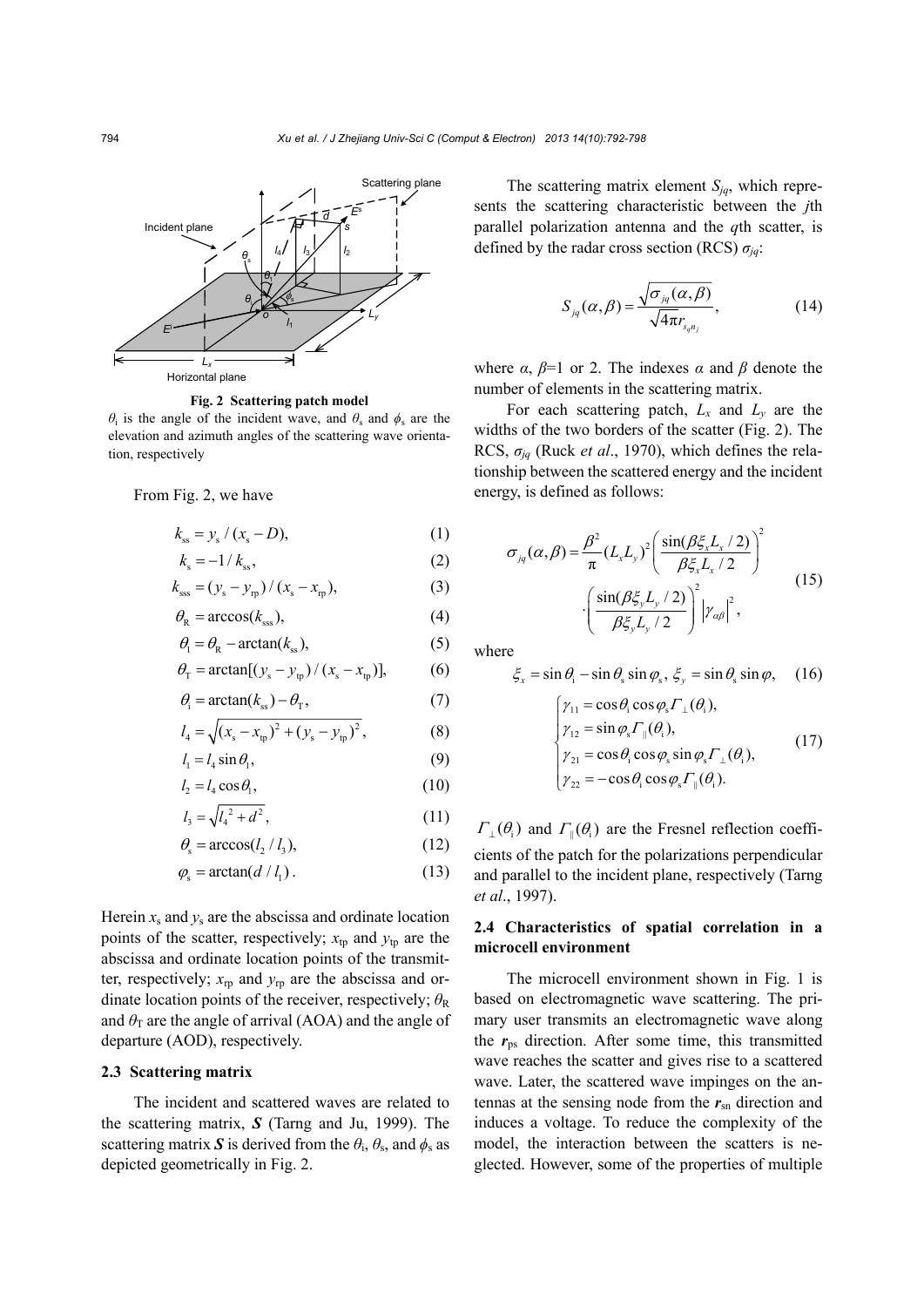scattering are retained by placing a scattering object at the last and/or first reflection (Svantesson, 2001b).

For the *q*th scatter, it is possible to express the transmitted field at point  $r_{ps}$ , with the antenna positioned at the primary user, in the form

$$
E_{t}(r_{ps_{q}})=\frac{\exp\left[\ j\left(\omega t-k\left|r_{ps_{q}}\right|\right)\right]}{\left|r_{ps_{q}}\right|}G_{t}\left(r_{ps_{q}}\right)g_{t}\left(r_{ps_{q}}\right),\,\,(18)
$$

where  $G_t$  is the element pattern of the transmitted field, *g*t is the orientation of the transmitted field, *k* is the wave number, defined as  $2\pi/\lambda$ , and  $\omega$  is the angular frequency of the electromagnetic wave signal.

For a *z*-oriented dipole antenna of length *l*,  $G_t$ and  $g_t$  can be expressed as

$$
G_{\rm t} = \frac{j\eta I_0}{2\pi} \left[ \cos\left(\frac{kl}{2}\cos\theta\right) - \cos\left(\frac{kl}{2}\right) \right] / \sin\theta, \quad (19)
$$

$$
g_{\rm t} = x\cos\theta\cos\varphi + y\cos\theta\sin\varphi - z\sin\theta, \quad (20)
$$

where  $x$ ,  $y$ ,  $z$  are the basis vectors in the rectangular coordinate system,  $\eta$  is the intrinsic impedance of the medium, and  $I_0$  is the input current.

After some time, the transmitted wave will be scattered by the scatter. Due to the scattering effect, a new field  $E<sub>s</sub>$  is radiated and received at the sensing node. The field at the *j*th antenna on the sensing node can be expressed as

$$
E_{s}(r_{s_{q}n_{j}})=\frac{\exp\left[j\left(\omega t-k\left|r_{s_{q}n_{j}}\right|\right)\right]}{\left|r_{s_{q}n_{j}}\right|}\Big|E_{t}\Big|S_{jq}g_{t}\Big(r_{ps_{q}}\Big), \quad (21)
$$

where  $|E_t|$  is the amplitude of the field incident upon the scatter.

From the derived scattered field *E*s, the received field at the *j*th antenna of the sensing node due to the *q*th scatter can be obtained as

$$
\boldsymbol{E}_{\mathrm{r}}(\boldsymbol{r}_{s_{q}n_{j}})=G_{\mathrm{r}}\left(-\boldsymbol{r}_{s_{q}n_{j}}\right)\boldsymbol{g}_{\mathrm{r}}\left(-\boldsymbol{r}_{s_{q}n_{j}}\right)\cdot\boldsymbol{E}_{\mathrm{s}},\qquad(22)
$$

where  $G_r$  and  $g_r$  are the element pattern and orientation of the received field, respectively.

Using the above results, the total received field at the *j*th antenna is obtained as follows:

$$
E_{\text{total},n_j} = \sum_{q=1}^{N_s} \left\{ \exp \left\{ j \left[ \omega t - k \left( \left| \mathbf{r}_{ps_q} \right| + \left| \mathbf{r}_{s_q n_j} \right| \right) \right] \right\} / \left( \left| \mathbf{r}_{ps_q} \right| \left| \mathbf{r}_{s_q n_j} \right| \right) \right\} \cdot G_t \left( \mathbf{r}_{ps_q} \right) G_r \left( -\mathbf{r}_{s_q n_j} \right) \mathbf{g}_r \left( -\mathbf{r}_{s_q n_j} \right) \mathbf{S} \mathbf{g}_t \left( \mathbf{r}_{ps_q} \right) \right\},
$$
\n(23)

where  $N_s$  is the total number of scatters.

Note that in Eq. (23) the antenna scalar *C* is omitted, to reduce notational complexity.

The correlation between the *i*th and *j*th antennas can be expressed as (Raoof and Prayongpun, 2005)

$$
\rho_{ij} = \frac{E^2 \left( E_{\text{total}, n_i} E_{\text{total}, n_j}^* \right)}{E \left( \left| E_{\text{total}, n_i} \right|^2 \right) E \left( \left| E_{\text{total}, n_j} \right|^2 \right)}.
$$
(24)

The antenna correlation matrix *R* is an  $N_a \times N_a$ matrix, the components of which are defined as

$$
R_{ij} = \begin{cases} \rho_{ij}, & i \leq j, \\ R_{ji}^*, & i > j, \end{cases} \tag{25}
$$

where  $j=1, 2, ..., N_a$ ,  $0 \leq \rho_{ij} \leq 1$ .  $N_a$  is the total number of antennas at the sensing node, and  $\lambda_i$  is the *j*th eigenvalue of the antenna correlation matrix *R*.

Fig. 3 shows the cross-correlation simulation results between the two antennas. Assuming that there



**Fig. 3 Cross-correlation simulation results between two antennas**

One of the dipole antennas rotates around its phase center with a constant angular speed of  $\pi/2$  rad/s, and moves with a constant linear speed of 5 mm/s. The dotted line shows the correlation between antennas when the angle between the antennas is fixed and the distance between the antennas increases; the solid line shows the correlation between antennas when the angle between the antennas varies linearly and the distance between the antennas increases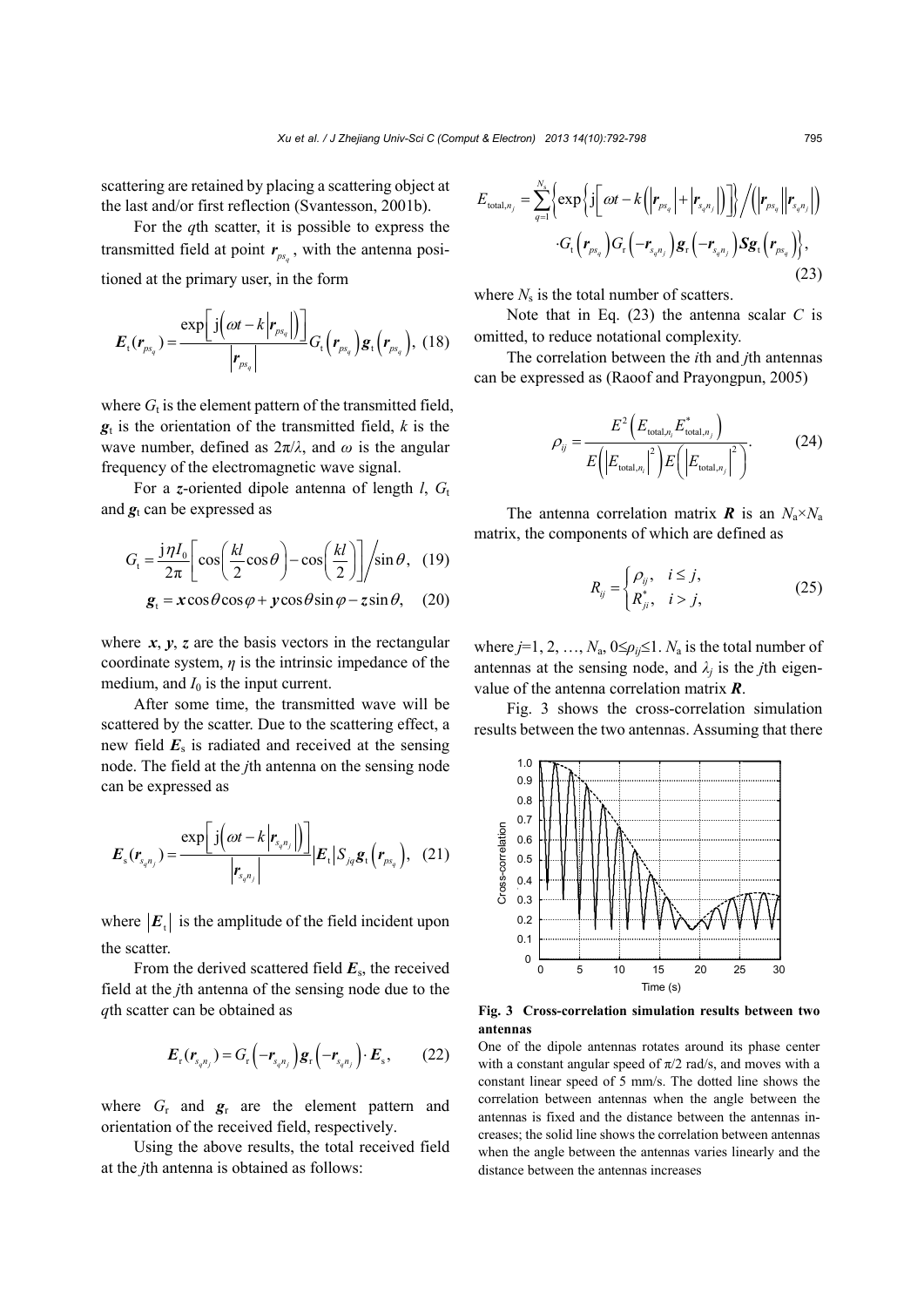are two dipole antennas, one of the dipole antennas rotates around its phase center with a constant angular speed of  $\pi/2$  rad/s, and moves with a constant linear speed of 5 mm/s. From the figure, it is easy to see that if two antennas are orthogonal to each other, which means that the angle between the two antennas is  $\theta_p = \pi/2 + p\pi$  (*p*=0, 1, …), the cross-correlation reaches the minimum value. Thus, we propose the application of dual polarized multiple antennas for the spectrum sensing to reduce the adverse effect of the correlation.

# **3 Spectrum sensing performance of multiple dual polarized antennas in a multipath channel environment**

In this section, we derive the false alarm and the detection probabilities of spectrum sensing with multiple antennas in CR under a multipath channel environment where there is a correlation among the multiple antennas of the sensing node. The spectrum sensing performance of multiple dual polarized antennas is compared with that of multiple mono-polarized antennas in a multipath channel environment.

Defining  $x_i(m)$  as the induced voltage signal at the *m*th sampling time from the *j*th antenna at which the scattered electromagnetic wave was received, the  $MN_a$ <sup> $\times$ </sup>1 received signal matrix *X* at  $N_a$  antennas for *M* time samples is expressed as

$$
X = [x_1(1), ..., x_{N_a}(1), x_1(2), ..., x_{N_a}(2), ...,
$$
  
\n
$$
x_1(M), ..., x_{N_a-1}(M), x_{N_a}(M)]^T.
$$
 (26)

By summing all of the received signal energies at the sensing node with multiple antennas, the test statistic for the energy detector can be expressed as (Kay, 1998)

$$
T_{\rm e}(X) = X^{\rm H} X = \sum_{m=1}^{M} \sum_{j=1}^{N_{\rm a}} \left| x_j(m) \right|^2. \tag{27}
$$

To derive the false alarm and detection probabilities for the spectrum sensing with the energy detector, we should derive the probability density function (PDF) of  $T_e(X)$  for both hypothesis  $H_0$  with only noise and hypothesis  $H_1$  with noise and the received signal. Under hypothesis  $H_0$ ,  $x_j(m)$  has a complex Gaussian distribution with zero mean and variance  $\sigma_n^2$  for all *j* and *m* values. According to the central limit theorem (CLT), the distribution of  $T_e(X)$ based on the energy detector as in Eq. (27) can be expressed as follows:

Under  $H_0$  with only noise, because of the independent and identically distributed (i.i.d.) characteristics of noise,

$$
H_0: T_e(X) \sim N(MN_a \sigma_n^2, MN_a \sigma_n^4). \tag{28}
$$

The CLT approximates the original PDF well in cases where the number of samples is large enough (e.g., *MN*a>10 in practice) (Quan *et al*., 2008).

Under  $H_1$  with noise and the received signal, using the moment generating function (Alouini *et al*., 2001), the distribution of the test statistics is expressed as

$$
H_1: T_e(X) \sim N\bigg(MN_a(P\sigma_h^2 + \sigma_n^2), M\sum_{j=1}^{N_a} (P\sigma_h^2 \lambda_j + \sigma_n^2)^2\bigg),
$$
\n(29)

where  $\lambda_j$  is the eigenvalue of the correlation matrix, obtained according to Eq. (25), and *P* is the average power at the sensing node.  $\sigma_n^2$  is the variance of noise, and  $\sigma_h^2$  is the variance of the received signal, which is dependent on the channel.

Based on the distributions of  $T_e(X)$  under  $H_0$  and *H*1, the false alarm and detection probabilities for the energy detector can be obtained according to the decision rule. Using the test statistics for the energy detector in Eq. (27), the decision rule is defined by

$$
T_{\mathrm{e}}(\boldsymbol{X}) \, \mathop{\stackrel{H_1}{\underset{H_0}{\times}}}\, \tau_{\mathrm{e}}, \tag{30}
$$

where  $\tau_e$  is the decision threshold of the energy detector.

The detection probability for spectrum sensing with multiple dual polarization antennas can be expressed as follows:

$$
P_{\text{de}} = Q \left\{ \left[ \tau_{\text{e}} - MN_{\text{a}} (P \sigma_{\text{h}}^2 + \sigma_{\text{n}}^2) \right] / \sqrt{M \sum_{j=1}^{N_{\text{a}}} (P \sigma_{\text{h}}^2 \lambda_j + \sigma_{\text{n}}^2)^2} \right\},\tag{31}
$$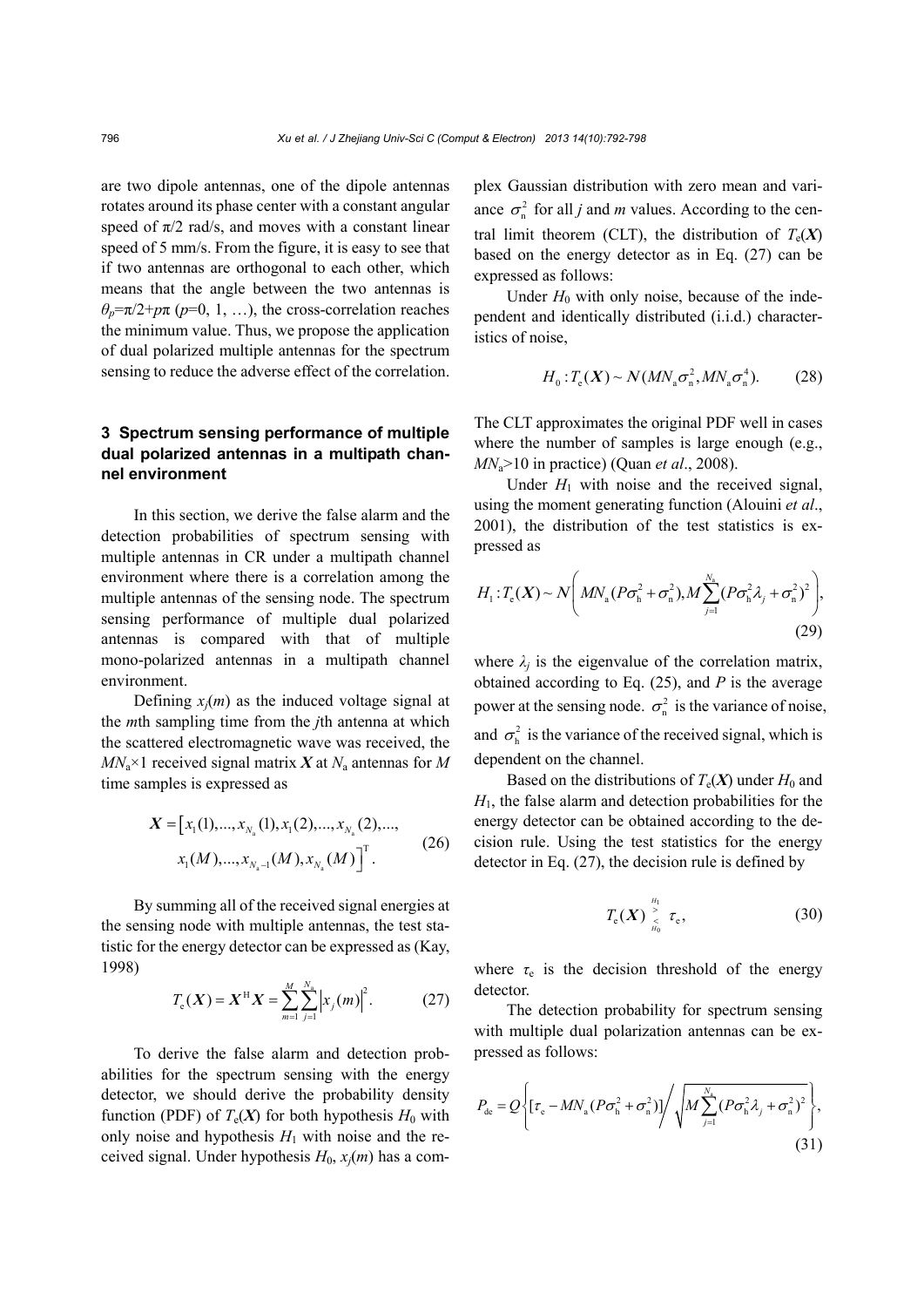where  $Q(x) = \int_x^{\infty} e^{-t^2/2} dt / \sqrt{2\pi}$  denotes the tail probability of the normal PDF.

To protect the primary users in the CR system, we need a constraint of the detection probability. While maintaining the constraint of the detection probability, the spectrum sensing performance can be analyzed according to the false alarm probability. When there is a constraint of the detection probability  $P_{de} \geq \alpha$ , the decision threshold can be derived from Eq. (31):

$$
\tau_{\rm e} = Q^{-1}(\alpha) \sqrt{M \sum_{j=1}^{N_{\rm a}} (P \sigma_{\rm h}^2 \lambda_j + \sigma_{\rm n}^2)^2} + MN_{\rm a} (P \sigma_{\rm h}^2 + \sigma_{\rm n}^2).
$$
\n(32)

The false alarm probability for the spectrum sensing with multiple antennas is determined:

$$
P_{\text{fe}} = Q \left( \frac{\tau_{\text{e}} - M N_{\text{a}} \sigma_{\text{n}}^2}{\sqrt{M N_{\text{a}} \sigma_{\text{n}}^4}} \right). \tag{33}
$$

By substituting Eq. (32) into Eq. (33), the false alarm probability with a constraint of the detection probability can be derived as follows:

$$
P_{\text{fe}} = Q \left( Q^{-1}(\alpha) \sqrt{\frac{1}{N_{\text{a}}} \sum_{j=1}^{N_{\text{a}}} (\gamma \lambda_j + 1)^2 + \gamma \sqrt{MN_{\text{a}}}} \right), (34)
$$

where  $\gamma = P\sigma_h^2 / \sigma_n^2$  is the signal-to-noise ratio (SNR) of the primary signal received at the sensing node.

Fig. 4 shows the false alarm probability of the spectrum sensing with an energy detector when there is a correlation between antennas for the condition with  $d=\lambda_c/8$ , where  $\lambda_c$  is the wavelength of the carrier signal, in the microcell environment. From Fig. 4, it can be seen that the spectrum sensing performance of multiple dual polarization antennas is also degraded due to the multipath environment. However, the spectrum sensing performance with multiple dual polarization antennas is better than that with conventional multiple mono-polarized antennas in the microcell environment.

The effect of the number of antennas on the sensing performance is demonstrated in Figs. 5 and 6 for a microcell environment.



**Fig. 4 Spectrum sensing performance comparison between dual polarized antennas in LOS and a microcell environment** ( $N_a=2$ ,  $\alpha=0.99$ )



**Fig. 5 Spectrum sensing performance comparison between two, four, and six dual polarized multiple antennas** 



**Fig. 6 The receiver operating characteristic (ROC) curves**

Fig. 5 shows the false alarm probability of the energy detector when the multiple antennas are